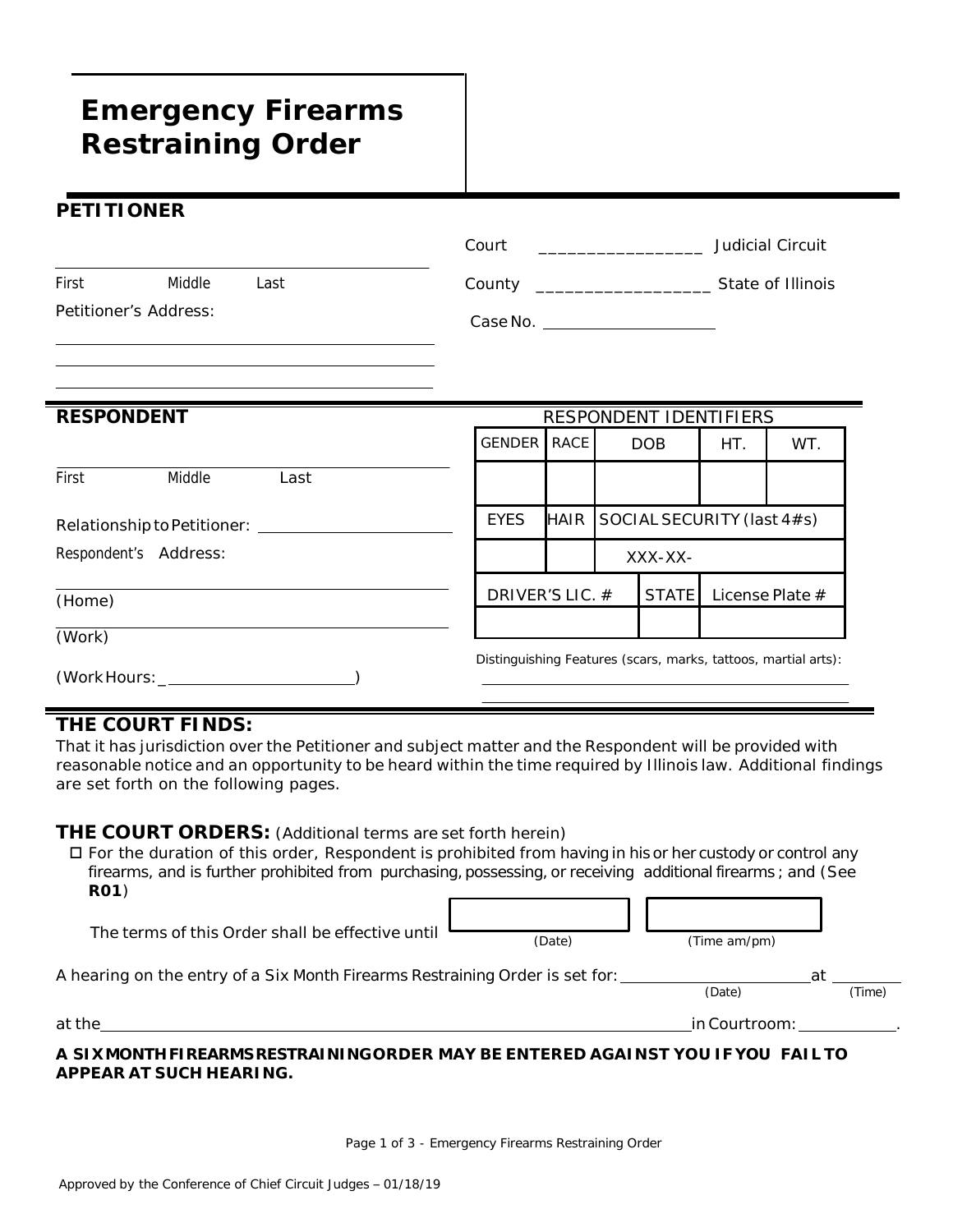## **NOTICE TO RESPONDENT**

Any knowing violation of a firearms restraining order is a Class A misdemeanor and shall not bar concurrent prosecution for any other crime, including any crime that may have been committed at the time of the violation of the firearms restraining order.

## **FINDINGS [Jurisdiction]**

The Court, having reviewed the verified petition and having examined the petitioner under oath or affirmation, finds that:

- 1.  $\Box$  Probable cause exists for granting the remedy or remedies requested because the respondent poses an immediate and present danger of causing personal injury to him/her self, or another, by having in his or her custody or control any firearms, or by purchasing, possessing, or receiving additional firearms.
- 2.  $\Box$  Petitioner's address is set forth on page one (1).

**RELATIONSHIP CODE:** The Petitioner/Abused Person stands in relationship to the Respondent as (check **all** that apply):

| <b>RELATIONSHIP</b>                           |  | <b>RELATIONSHIP</b>              |  | <b>RELATIONSHIP</b>                        |
|-----------------------------------------------|--|----------------------------------|--|--------------------------------------------|
| Spouse (SE)                                   |  | Parent (PA)                      |  | Grandparent $(GP)$                         |
| Step-parent (SP)                              |  | Sibling (Brother/Sister)<br>(SB) |  | $In-Law (IL)$                              |
| Child (CH)                                    |  | Step-child (SC)                  |  | Other Related by Blood<br>or Marriage (OF) |
| Child in Common (CC)<br>(parties not married) |  | Step-sibling (SS)                |  | Grandchild (GC)                            |
| Shared/commondwelling<br>(CS)                 |  | Law Enforcement Officer<br>(LE)  |  |                                            |

# **FINDINGS [General]**

The Court, having reviewed the verified petition and having examined the petitioner under oath or affirmation, finds that:

- $\Box$  Venue is proper (430 ILCS 67/10).
- The respondent does pose an immediate and present danger of causing personal injury to himself, herself, or another by having in his or her custody or control any firearms; or purchasing, possessing, receiving additional firearms. (430 ILCS 67/35)